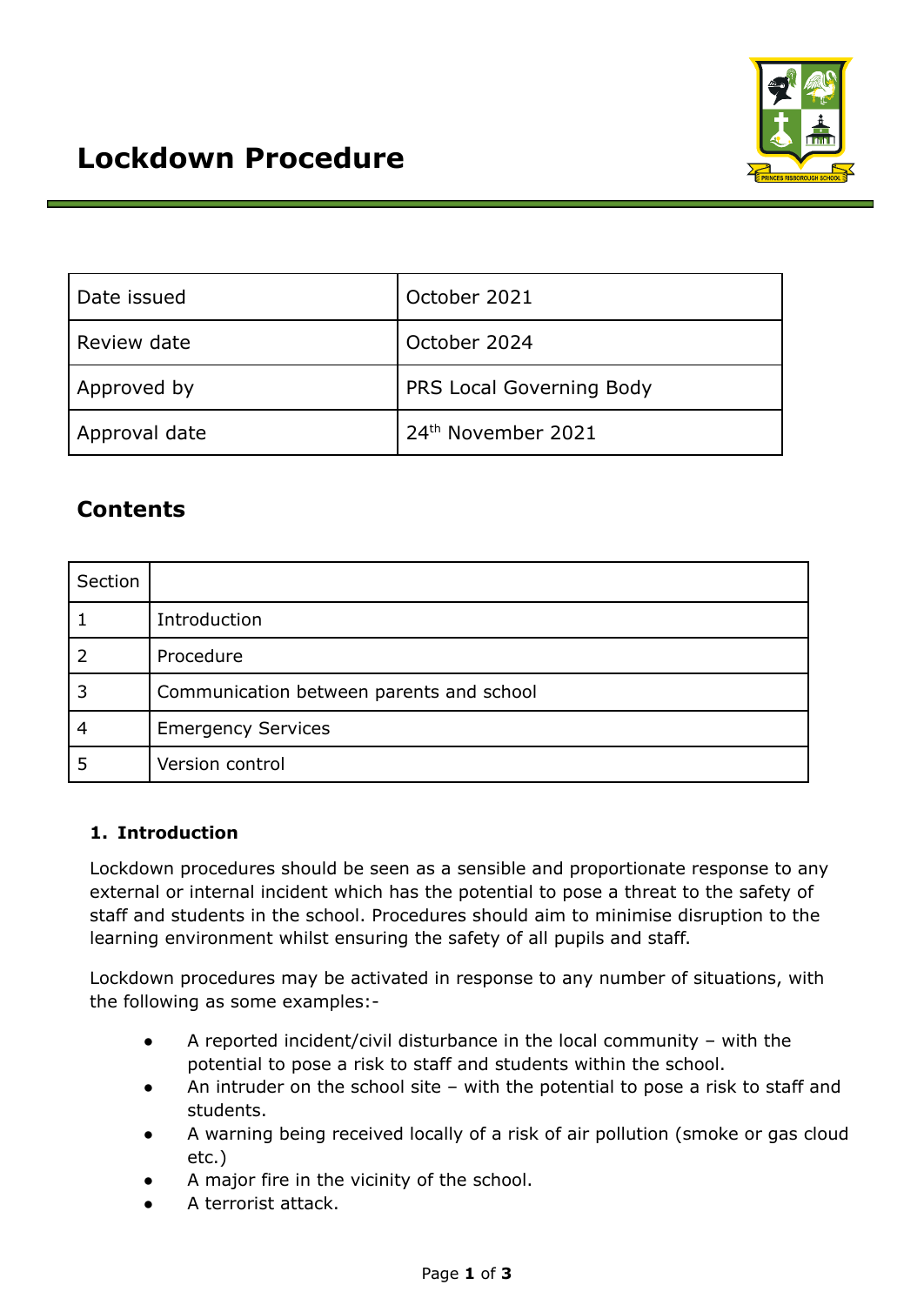## **2. Procedure** – a detailed [procedure](https://docs.google.com/document/d/1vmdjVilePXLAGK53Ua-rqfZgHglD8qgSpPO9y98361E/edit?usp=sharing) can be found in the staff handbook

## **The school's lockdown plan is as follows:**

## **Signal for lockdown:**

● Manual ringing of school bells from the Deputy Headteacher's office based on

one ring, silent, one ring, silent…

## **Signal for all-clear**

● Verbally from designated person/Leadership Team. Or manual ringing of the school bells from the Deputy Headteacher's office in the same manner as the signal for the start of lockdown. Staff have been advised to listen out for either signal depending upon the cause of the lockdown.

#### **Lockdown:**

- All classes to remain in own classrooms with teacher/support supervision.
- Entrance points should be secured both internal and external doors and all windows.
- Communication mobile phones.

#### **Initial response – lockdown:**

- **1.** Ensure all pupils are inside the school building.
- Any pupils not in the classrooms should be instructed to return to them immediately. Any pupils outside should be taken to the nearest safe building or, under the teacher's supervision, hide or disperse if this was to ensure their safety.
- **2.** Ensure all pupils take initial cover (under tables) under supervision of a teacher.
- **3.** Dial 999 to alert emergency services.
- **4.** Take sensible precautions to increase protection
	- Block access points.
	- Draw curtains/blinds.
	- Turn off lights.
	- Keep out of sight/stay away from doors and windows.
	- Encourage students not to use their own mobiles.
	- Encourage students to remain calm and quiet.
- **5.** Remain inside until all-clear has been given unless evacuated under the supervision of the emergency services.

#### **3. Communication between parents and the school**

In the event of an actual lockdown, any incident will be communicated to parents as soon as practicable.